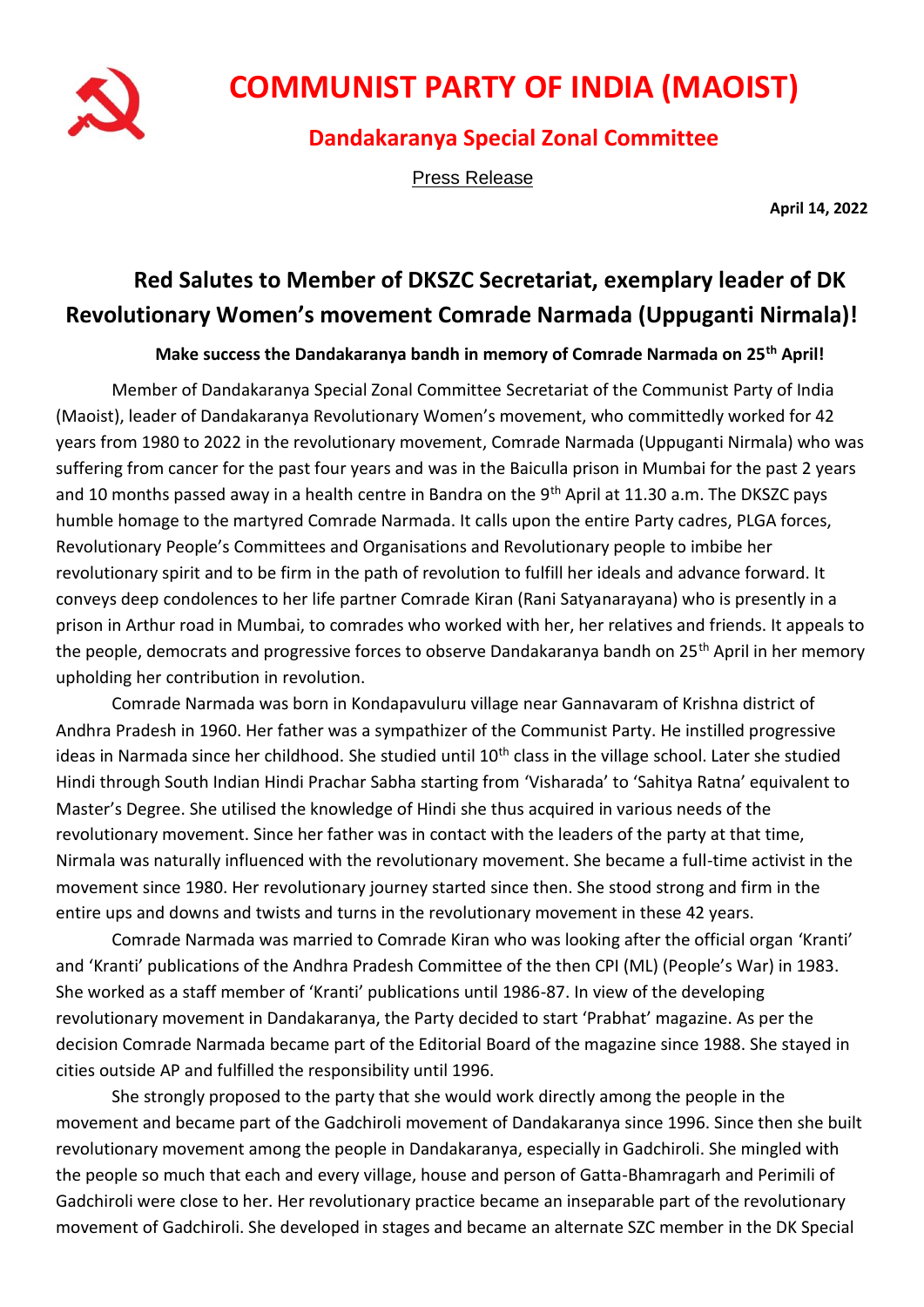Zonal plenum held in 2003. She later became a member of the SZC. In the process she became the President of the Krantikari Adivasi Mahila Sangathan (KAMS). In the process of fulfilling these tasks she made special efforts to build guerilla bases in Gadchiroli to implement the then central task 'to transform Dandakaranya and Bihar-Jharkhand into a liberated area with the objective to transform PLGA to PLA and guerilla war to mobile war'. Together with the Secretary of the time of Gadchiroli Divisional Committee Comrade Vikas she paid attention to build Revolutionary People's Committees since 2005 in Gatta-Bhamragarh after making a class analysis.

Apart from strengthening the revolutionary women's movement and people's state power of Dandakaranya, as a SZCM and the President of KAMS, Comrade Narmada made relentless efforts to raise the leadership role of women in these organisations. Especially she greatly contributed to the development of organisations of state power and Janatana Sarkars in Gadchiroli division. When in 2006 the Gadchiroli movement developed into two divisions such as the South and the North, Comrade Narmada took up the responsibility of the South Gadchiroli Division and martyr Comrade Srikant of the North Gadchiroli division. Both of them contributed to develop the movement into a Sub-Zonal Bureau. In the process PLGA and Janatana Sarkar developed to a great extent and there was good success in the movement. There was rise in recruitment.

As the President of KAMS Comrade Narmada made remarkable contribution in holding meetings, Conferences of the organisation and to raise revolutionary consciousness of the women. She was the incharge of the Dandakaranya Mahila Sub-Committee. She made enormous efforts in the direction of ending patriarchal ideology in the male dominated society. She constantly made efforts to study the existing problems of the woman comrades and discussed in SZC to make the necessary decisions. She was part of recording the history of revolutionary women's movement of 30 years of Dandakaranya in 2009. She also made a brief translation of the book. She was a member of the Sub-Committee of Mass Organisations of Dandakaranya and was an active part of making the necessary changes time to time in the Manifestoes of the Revolutionary Mass Organisations.

With the experience in publishing 'Prabhat' Comrade Narmada had an exemplary role in running the magazine 'Sangharshrat Mahila' (Struggling woman) of KAMS that began in 1996 in Telugu and Hindi. In the same manner she named the division magazine of Gadchiroli as 'Podudu' (meaning Sun) in the local Koya language in 2001 and brought out 25 issues until 2018. Her impression lasts in the development of each and every letter of the magazine.

Comrade Narmada was ideal in recording every turn, change, condition of development, people's struggles and people's consciousness in the movement. In 2009 she prepared a report on the living conditions of the Bengali people in 2009 and in 2012 made a study of the functioning of PESA and Gramsabha (Lekhamenda) and submitted a report to the SZC. She prepared a report of the class analysis of Gatta-Bhamragarh areas especially Jarevada and Gorgutta panchayats together with the AC and DvC comrades in 2015-2016. Thus, SZC adopted new tactics as per the changing conditions in DK basing on the reports from all the divisions.

The first plenum of the fourth Conference of the Special Zone held in 2011 October assessed that the Dandakaranya movement reached a difficult condition. Party took up bolshevization campaign to rectify the condition. Comrade Narmada fulfilled her role in a great manner to hold the campaign in the West Sub-Zonal Bureau.

In 2013-2014 there was severe loss to the Gadchiroli movement. Starting from Govindgaon to Raman-Mendri, 29 comrades martyred in various encounters. Enemy propagated that the Gadchiroli division ended. She took it as a challenge and implemented the new tactics adopted by the party and made